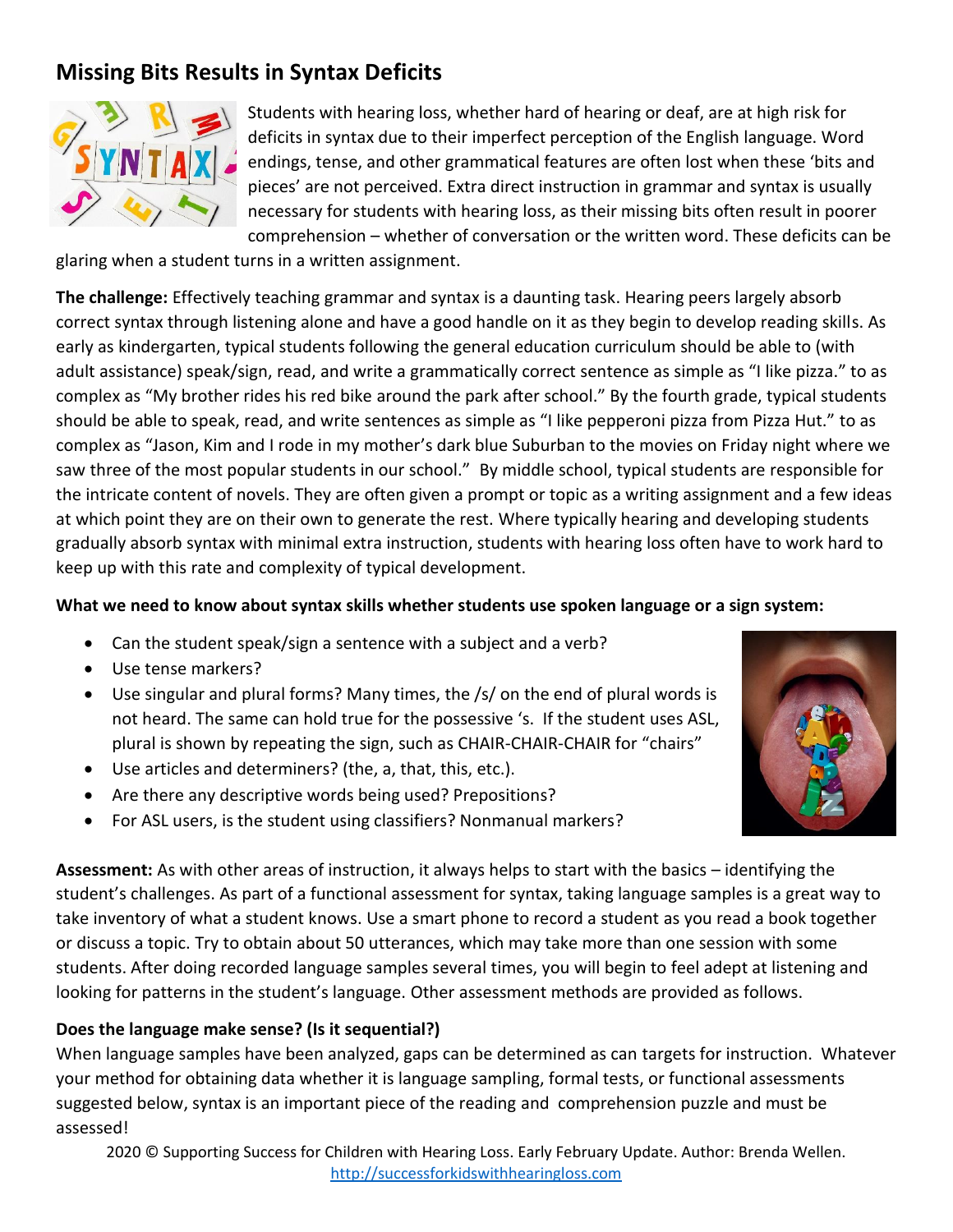# **Other tools for gathering functional data:**



# **[Test of Grammatical Structures \(TAGS\)](https://cid.edu/professionals/shop/cid-tags-teacher-assessment-of-grammatical-structures-starter-kit/?utm_source=MVeblast&utm_medium=email&utm_campaign=TAGS_2018&utm_content=Nov18_eblast) PRESCHOOL and ABOVE**

Part of the [Preschool Language Pack,](https://successforkidswithhearingloss.com/product/preschool-language-pack/) the CID Teacher Assessment of Grammatical Structures (TAGS) is a series of three rating forms developed to evaluate a child's understanding and use of the grammatical structures of English. The rating forms provide a representation of grammatical structures for children with hearing loss who develop grammatical structures in smaller increments and at slower rates compared to children who are typically developing. This

starter kit is a guide to using the CID TAGS system for teaching and tracking receptive and expressive language development in oral children who are deaf and hard of hearing. It can also be used to evaluate sentence structure for children who use sign language. The TAGS rating forms enable teachers to:

- determine present levels of syntax skills
- determine syntax goals for IEPs and lessons **[FREE CID Online Course:](https://cid.edu/professionals/courses-overview/course-listing-page/?utm_source=MVeblast&utm_medium=email&utm_campaign=Online_Courses&utm_content=v1)** *The Art of the*
- track syntax development over time and *Structured Syntax Lesson: Assessing,*
- report syntax progress to parents and other professionals *Planning and Prompting*

#### **[Grammar Chipper Chat](https://successforkidswithhearingloss.com/product/grammar-chipper-chat/) GRADE K-5**

These materials allow you to explore 16 of the grammatical structures found on most language assessments (i.e., CELF, TOLD). Each grammar area has 20-30 color-coded question cards with a sentence prompt on one side and images on the reverse side. The student fills in the missing word on the question side using the pictures as cues. A functional assessment can be performed using these cards. A subset of cards in each of the 16

areas (i.e 3-4 cards) can be shuffled together and presented in random order to the student. Additional cards can be presented in the areas in which there are errors to verify that there is a lack of functional use (up to 10 cards per problematic area). Refer to [Brown's Stages](https://www.speech-language-therapy.com/index.php?option=com_content&view=article&id=33:brown&catid=2:uncategorised&Itemid=117) to assess or intervene in sequence of development. A valuable means to pinpoint issues and monitor progress in syntax learning.

#### **[Cracking the Grammar Code](https://successforkidswithhearingloss.com/product/cracking-the-grammar-code-a-comprehensive-resource/) GRADE 5 - ADULT**

Within the **149-page [FREE](http://successforkidswithhearingloss.com/wp-content/uploads/2017/06/CTGC_Sample-book_download_71717.pdf)** downloadable **Syntax Skill Pretests and Simple Skill Activities** sample book, there are pretests teachers can use to identify students' skill levels. Each pretest has a rubric to diagnose specific skills in the broader category. The pretests and answer keys are provided for the following syntax skill areas: Nouns, Articles, Conjunctions,

Verbs, Pronouns, Adjectives-Adverbs-Prepositional Phrases, Finding the Subject, and Subject-Verb agreement. A passing score is 80% on any of these functional assessments. If your student does not pass various parts of the pretest the specific lesson to start on within the *Cracking the Grammar Code* workbooks is provided.

## **[Download the Free Syntax Skill Pretest book](http://successforkidswithhearingloss.com/wp-content/uploads/2017/06/CTGC_Sample-book_download_71717.pdf) and start assessing your students ASAP!**

2020 © Supporting Success for Children with Hearing Loss. Early February Update. Author: Brenda Wellen. [http://successforkidswithhearingloss.com](http://successforkidswithhearingloss.com/)